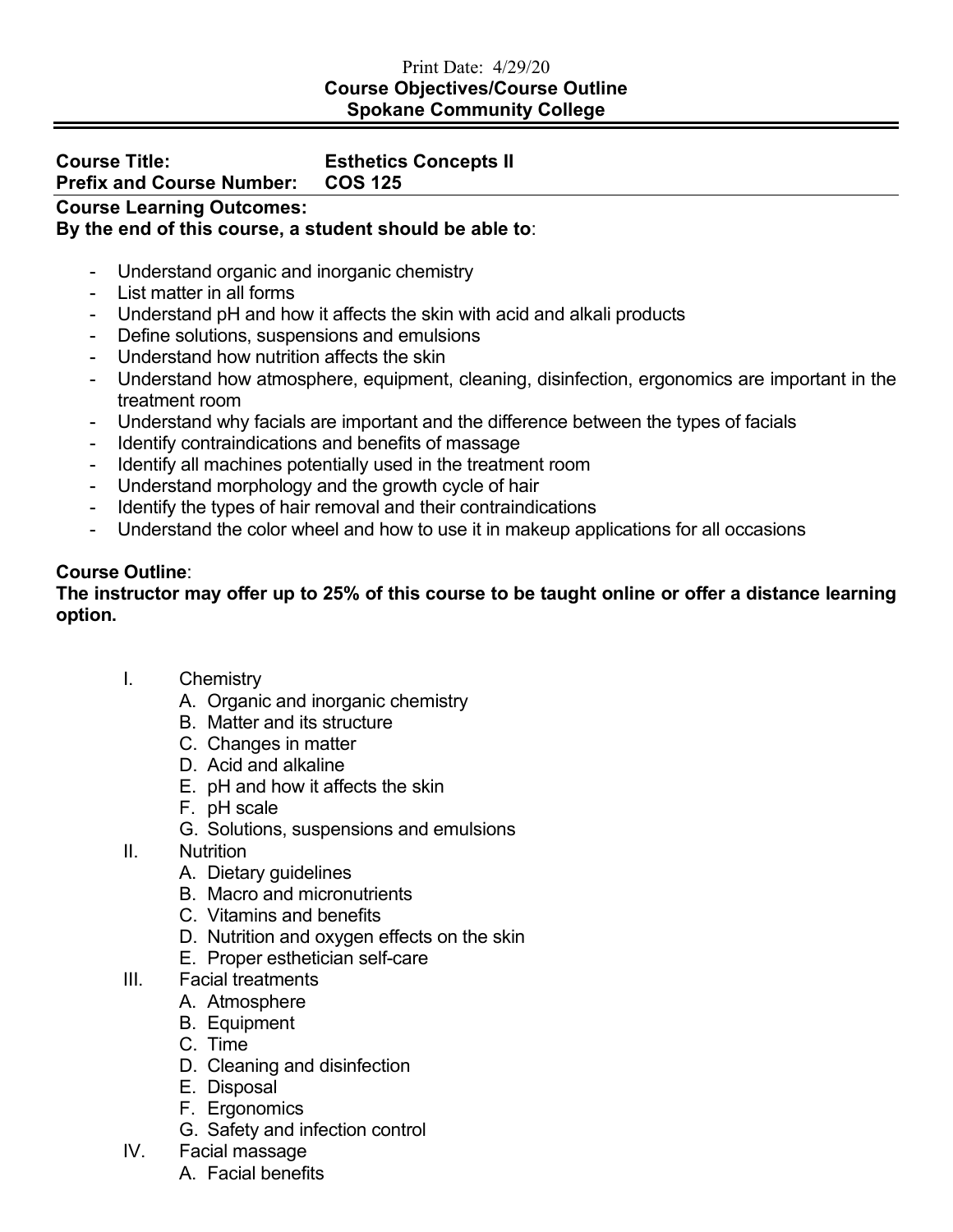- B. Client loyalty
- C. Step in a facial
- D. Contraindications
- E. Types of facials
- F. Facials for different skin types
- G. Acne treatments
- H. Treatments for men
- I. Safety and infection control
- V. Facial machines
	- A. Equipment; towel cabinets, all lamps and steamers
	- B. Vacuums, galvanic, high frequency and high frequency
	- C. Micro current, microdermabrasion and led machines
	- D. Safety and infection control
- VI. Hair removal
	- A. Morphology of hair
	- B. Hair growth
	- C. Permanent and temporary hair removal
	- D. Equipment tools and supplies
	- E. Contraindications and consultation
	- F. Safety and infection control
- VII. Makeup
	- A. Color theory
	- B. Consultation
	- C. Color matching
	- D. Brow design
	- E. Corrective makeup
	- F. Clean up of fall out
	- G. Safety and infection control